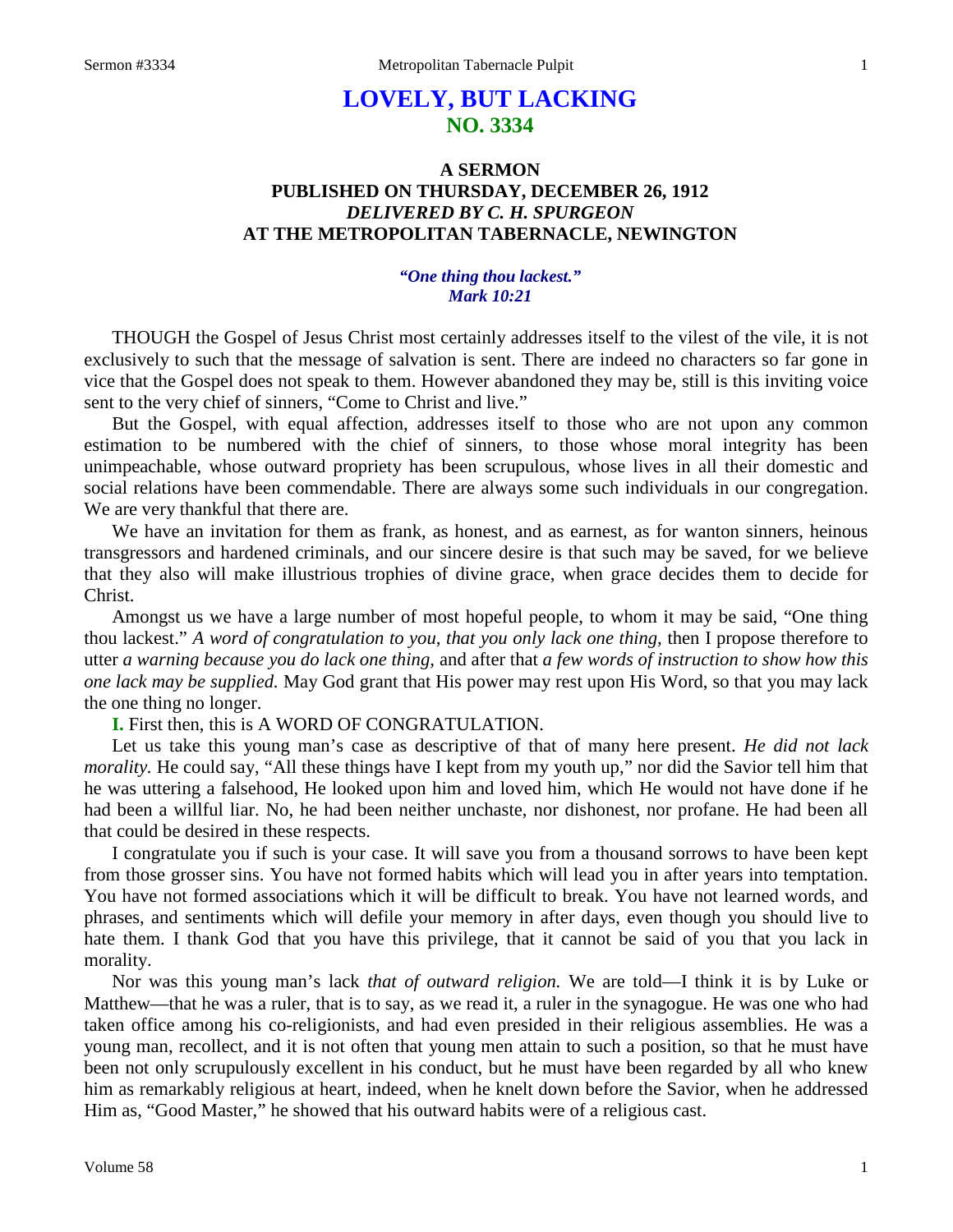And so I congratulate some of you that you love the place where Christians meet, that in their sacred songs you take an interest, that their Holy Book is a book not altogether unread by you, that you would be grieved if you could not go up to the assembly of God's people. I am glad that, as touching these things in your outward regularity, some of you might even put others to shame who are further advanced than you in spiritual things. You do not lack for morality, you do not lack for the outward part of religion.

Nor can I suppose that this young man lacked *a becoming respect for whatsoever was pure and lovely and of good report.* His addressing our Lord by that remarkable title, which was not used by Jews even to their Rabbis, showed how he looked upon the Holy Christ with a profound awe. He did not perceive His deity, but what he did perceive of His matchless goodness he deferred to.

And it is so with you, my friend. You never utter an opprobrious word against God's people. You would be very grieved to hear them evil spoken of. You love the ministers of Christ. There is no company that pleases you better than the company of the people of God. You have religion, you have a respect for that part of religion which as yet you do not possess. You wish you had it. You envy those who have it and would wish to be the meanest of them all if you might but have a part among them. I congratulate you upon this. I thank God concerning you. Looking upon you, I feel as Jesus did, that my heart loves you, and I fain would that you had the needful supply of that thing which you still lack.

This young man did not lack *orthodoxy*. He was no doubter, skeptic, or professed infidel. He said, "What must I do that I may inherit eternal life?" He believed in eternal life. He was not one of those Sadducees who say that there is no resurrection, neither angel nor spirit. He venerated the grand old truths of his father's religion, he was a firm believer in the orthodox faith. And so with you.

You have never yet dared to doubt the Word of God, and as far as you have learned its meaning, you hold that meaning in the most solemn respect. You would not for the world be found a heretic. You would not willfully call in the existence of God, the deity of Christ, the atonement by blood, or any other of the essentials of our most holy faith. As far as your head is concerned, you are clear enough about these things. I thank God for this, for it is a grand escape from a pestilent evil.

It is hard to get a man's conscience sound who has gone through the great dismal swamps of infidelity. After once listening to the vile suggestions of ungodliness, or reading such infamies as come from the pen of a Tom Paine, the soul seems as if it never could get clean of the corruption. It is such pitch, it sticks to one's hands, and though one take to himself nitre and much soap, yet shall he scarcely cleanse himself from the defilement. You have not acquired that taint of your moral constitution. Thank God for it. I bless God that in His abundant mercy, you do not lack for a knowledge of the faith and a degree of belief in it.

Nor yet, my dear friends, did this young man lack *sincerity*. I have noticed same expositors speaking of him as a hypocrite, but he was as far away from being a hypocrite as the North Pole is from the South. He was transparent in all he said. Even that little bit that looks like boasting—"All these have I kept from my youth up," shows how ingenuous the man was. A man who was not sincere would have minced a little, and kept back an expression so complimentary to himself. He was the very mirror of candor, and so are some of you.

You have not learned the ways of craft. You do not assume to be what you are not. Though you mix with God's people, yet you have not ventured to proceed to baptism without faith, nor do you dare to come to the communion table because you fear you have not fellowship with Christ. You prove your sincerity in many ways, and upon this again I congratulate you, and thank the God of mercy.

This young ruler, moreover, did not lack *for zeal.* The way in which he came to Christ showed his ardor. He came to Him running, and fell down before Him, saying, "What must I do to inherit eternal life?" You too, have a zeal for God, though not according to knowledge. If the Holy Spirit shall but teach you what the one thing is that you are lacking, I believe you will seek after it. I trust you will. At any rate, up to the measure of your light you have been up till now quick, and zealous, and desirous to do what you could.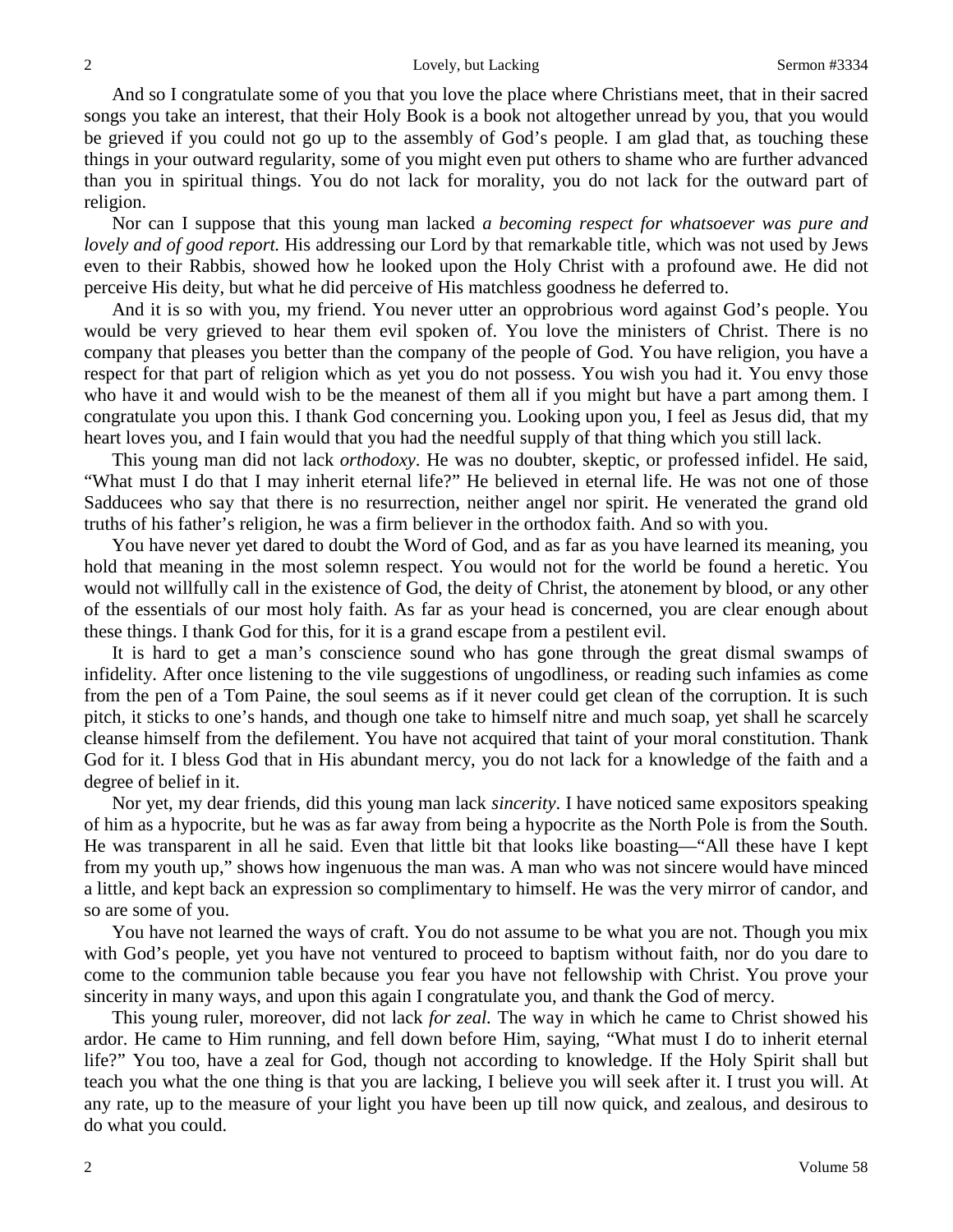This young man also *was exceedingly thoughtful.* Half the battle with many men is to make them think, even if they think wrongly. It is almost better for them to think in the most crooked manner than not to think at all. The men least likely to be saved are they who go about their business or their pleasures, and will not imagine that they have time for thought. But here was a thoughtful man. He had studied the law, and had tried to keep it. He was now something more than thoughtful, he was anxious. "What lack I yet?" as if he felt there was something he did not know, and he would fain know what it was.

He was not so self-righteous as some have fancied he was. He had a self-righteous head, but he had a seeking heart. His head made him think that he had kept the law, but his heart told him that he had not, for he said, "What must I do to inherit eternal life?" which he would not have said if he had believed that he had religion enough to inherit it. He said, "What lack I yet?" which I think he would not have said if he had not known that he did lack something, though he knew not what.

I am thankful—I am again thankful to God, and I congratulate you, my dear hearers, if you are something in the same position, if you can honestly say, "I have tried to do what I can, I have sought to do as far as my light guides me, I do not believe I am saved, but I wish I were, what is it—what is that secret something which can fill the aching void within my heart? What is that which can give me rest, for rest as yet I do not possess."

Once more, this young man did not lack *for willingness,* at least *he thought he did not.* He believed himself willing to do anything, to give anything, to suffer anything, if he might but be saved. So also do some of you. You would stand up in the congregation tonight and say, "The Lord knows there is nothing within my reach that I would not do, there is nothing under heaven that I would not bear, if I might but inherit eternal life."

But perhaps like this young man, you do not know your own heart, and if Christ were to try you with some searching precept, you might, like him, go away sorrowing. But at any rate, as far as you know, you are willing, and I am glad of this, and thankful that all these points are in you. Though you do lack, yet you do not lack any of these, but lack something else.

The fact is, this young man *lacked knowledge.* He did not know the spirituality of the law. He had never been taught that the law concerns our glances, our thoughts, and our imaginations. He supposed he had kept the law because he had not committed any act of adultery, or of theft, nor had he spoken the thing that was not true. He did not know that an unchaste glance, or a causeless hatred, or a covetous desire, breaks the law of God and betrays the sin that lurks in the breast.

He did not know that, and perhaps some of you do not know it. Oh, that you may be led to know it. May God not only make you know it as a matter of knowledge, but understand it as a matter of conviction deeply written in the conscience. And he did not know the plan of salvation. The question, "What must I do to inherit eternal life?" showed that he did not know that salvation is not by doing, but by believing, not by our works, but by a simple trust in Jesus.

This was a great deficiency, though he was a model of uprightness in a hundred interesting points, which we cannot now stay to discuss, he was lacking in a matter of vital interest to his immortal welfare. In that he was just like many of you. With looks of love and pity, with feelings of tender regard, but deep anxiety, we turn to you therefore with this reflection, "One thing thou lackest."

**II.** And now we shall change the note. THIS TEXT HAS A WORD OF WARNING.

"One thing thou lackest." What was the one thing that this young man lacked? *It was the full surrender of his heart to God in Christ.* He had not done that. Our Savior gave him, therefore, a command which tested him. He bade him go, sell all that he had, and distribute it to the poor. This is not a command which He gives to all men, but He gave that particular command to that particular young man, according to his particular circumstances, because He saw that he was not the man that could endure to be poor.

He saw too, that he had made his riches his idol. He was a gentleman, he was a man of great possessions. He does not seem to have been a miser. He could hardly have been a ruler of a synagogue,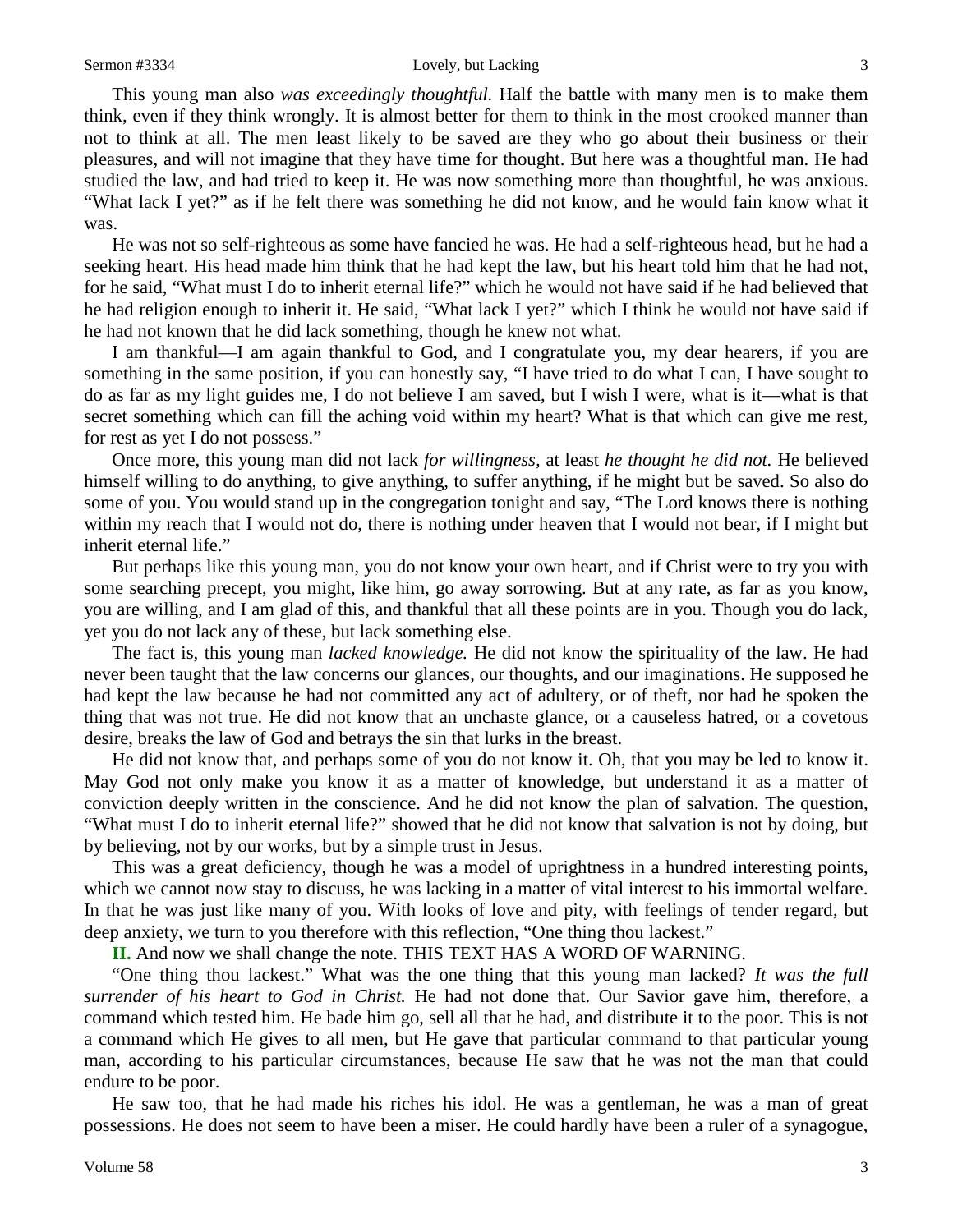one would think, if he had been. But still, he had a great liking for position. He was a gentleman, and there are a great many people who would sooner be gentlemen than they would be saints, and sooner be thought to belong to the upper and respectable circles of society, than they would be thought to be devout and holy.

This young man would have liked to have been both, but the Savior, seeing that his wealth was in his heart, and that he had loved it better than he did his God, said to him, "Part with your wealth, for if you are decided for God, and your heart is wholly His, you will prove it by the readiness of your obedience." Here then, was the thing he lacked—he lacked the full surrender of his heart to God's will, and so he went away sorrowing, for he had great possessions.

This lack of the full surrender of his heart to God's will made him shun the reproach of being a follower of Christ. Hence, though he would call Christ, "Good Master," he would not turn and follow Him and learn of Him. So the Master said, after He had bidden him sell his goods, "Take up thy cross," that is to say, "Come out and confess Me, having done as I bid thee, then come and say, 'I am a disciple of that man who is despised and rejected, I will follow Him to prison and to death, and I will preach His Word though I be put to death for it, I will take up my cross."

Christ knew that the one thing he lacked was the full giving up of his heart to God, and therefore He said, "Follow me," for if you really do love God, you will follow His Son, if your heart is fully given to God, you will be willing to be obedient to Christ, to take Him for your Leader, Master, Savior, Guide, Friend and Counselor."

Now, in this the young man failed. He could not so give himself up wholly to God, he could not, at that time at any rate, so give himself up as to be completely Christ's servant. Now, no man who fails in this respect can enter heaven. Christ will save you, but a part of the agreement on your part must be this, "Ye are not your own, but are bought with a price." If you would have Christ's blood to redeem you, you must give up to Christ your self—your body, your soul, your spirit, your substance, your talents, your time, your all.

You must from this day be Christ's servant come what may. If persecution should arise, you must be willing to part with all that you possess, with your liberty, with your life itself, for Christ, or you cannot be His disciple. He may never call you literally to sell your goods and distribute all, but He does call you to own that your goods are not your own, but His, that you are only a steward, and must be willing therefore to give to the poor and to dedicate to the honor of His kingdom, such part as shall be meet and right of all that you have, not as though you were bestowing anything of your own, but only as yielding up to God what belongs to Him.

He claims that you now turn over, if you would be saved, yourself and everything you have by an indefeasible title deed to the great Lord of all whose you must be. If you would be saved by the blood of Jesus, you are not from this day to choose your own pleasures, nor your own ways, nor your own thoughts, nor to serve yourselves, nor live for yourselves or your own aggrandizement. If you would be saved, you must believe what He tells you, do what He bids you, and live only to serve and honor Him.

I am ashamed to have to say that a great many Christian professors seem to be false to this their agreement, but as my Lord will take no less, I dare ask no less of you. It seems to me all too little. He has bought us, not with silver and gold, but with His own precious blood. Surely then, we should be quite willing to say—

> *"'Tis done, the great transaction's done, I am my Lord's, and He is mine."*

What you keep to yourselves you shall lose, but what you give to Him you save and gain. Your treasure on earth the moth shall eat, and the rust corrupt, but your treasure in His keeping no moth shall ever fret, nor canker ever devour. All is safe which is given up to Christ, that which is kept back from Him, whatever it may be, shall prove a curse to you. Say, then, my dear young friend, with all your excellences, do you lack the giving up of your heart, the full giving up of yourself to Christ?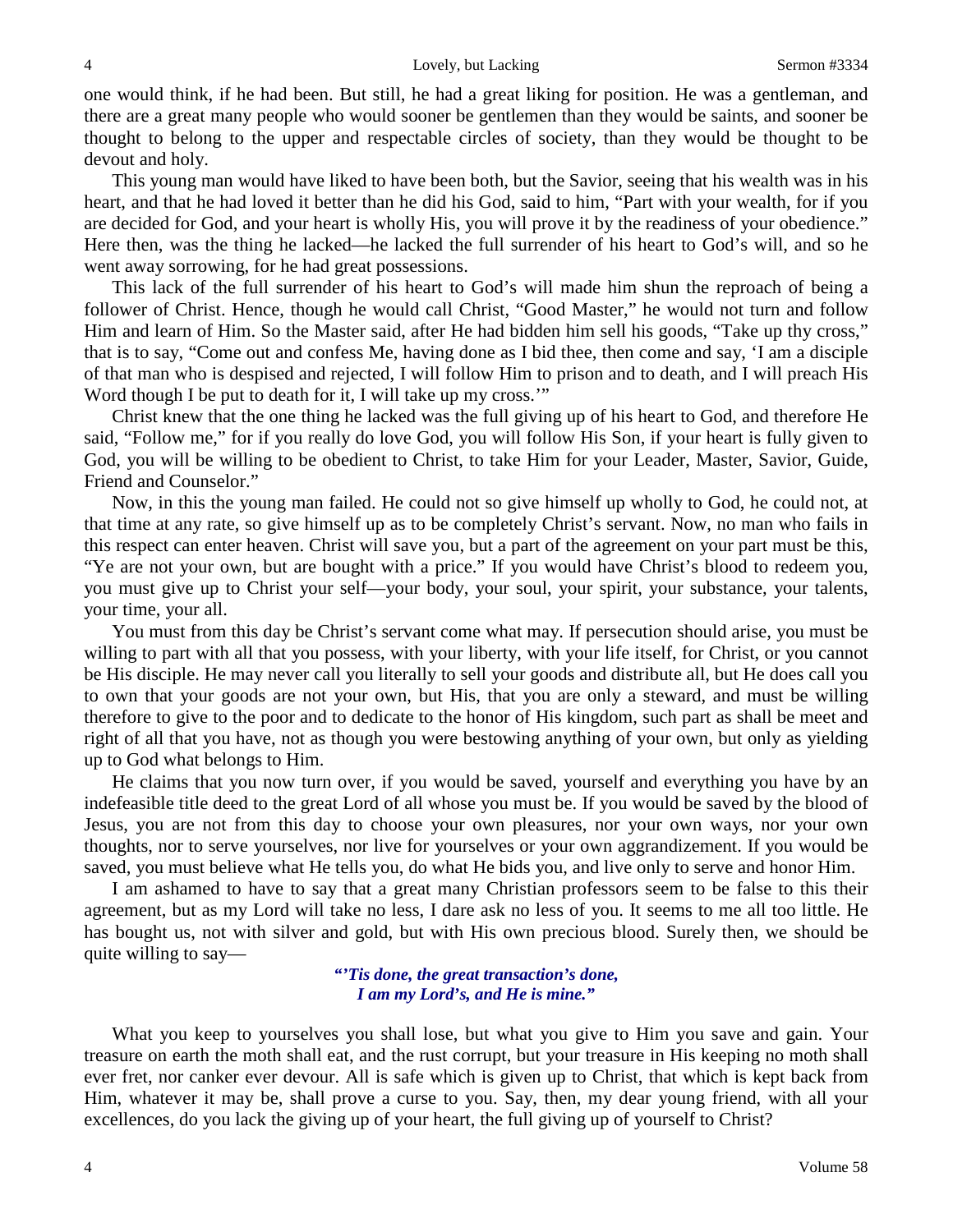#### Sermon #3334 Lovely, but Lacking 5

Oh, I am grieved that you should lack it, I am indeed grieved that you should lack it! I would like my Lord to have such a bright gem as you to glitter in His crown. I would like the Good Shepherd to have so dear a lamb to carry in His bosom. What, shall so fair a flower shed its fragrance for His enemies? Let the Savior take it and wear it in His bosom, He is willing, may His grace take it tonight. One cannot bear that you, that you, having so much, should lack but one thing. If you lacked all, that were grievous, but lacking but one thing, oh, why should not that lack be made up? God grant it at once.

To miss of heaven! I cannot bear to think that you should, when you really are so sincerely anxious about it. To have such desires, and to be so fervent too, and yet not to give your whole heart to my Lord? Poor things are desires if they get no farther. Desire will not quench thirst, neither will it stay hunger. You must take Christ and live on Him, or you shall die. To think, dear friends, that some of you should miss heaven through your wealth! Why need it be? And yet it is often so.

The rich will not go to hear the Gospel as the poor will, and when they hear it, there is often so much care about their extensive business, or on the other hand, there is so much attraction in that circle of gay and thoughtless friends, that it is hard for them to be saved. Oh, what a pity that the mercies of God should lead you to hell, and that riches here should all but involve you, or altogether involve you, in eternal poverty hereafter! God of His mercy prevent it, that you may yet be saved.

The sad thing to remember is that *you who lack one thing, in lacking that one thing lack all,* for though I congratulated you that you had morality, that is poor stuff when it has no foundation in love to God. Your sincerity, I think I must suspect that it is exhausted, if after having been told the way, which is simply to believe in Christ and give yourselves up to Him, you now refuse. Yes, and all the good things which I have strung together with words of congratulation are but as the colors of a bubble that shall pass away, except you have this one thing.

The one thing is like the unit set before many ciphers which will make them into a great amount, but without the one figure first, all those ciphers will stand for nothing, many as they are. If by the grace of God in your heart, and the exercise of a living faith in the dying Savior, you give yourself wholly up to God, then every good thing, and lovely thing, and thing of good repute, shall be embalmed and preserved, but without this, they shall be like faded flowers, fit only to be cast behind the wall or to perish on the dunghill.

**III.** Lastly, we shall give you A WORD OF DIRECTION.

If you would inherit eternal life, Christ's direction is, "Sell all that thou hast, and give to the poor." Now, what did He mean by that? We shall read it three ways, and very quickly. First, He meant in the young man's case, *"Give up thine idol."* His was wealth. He means the same kind of trial for you. Give up your idol. What is it? I pause. You may look, but I am sure that if you are not loving God you are loving something else, and whatever it is that you love better than God is your idol, and you are an idolater, and that your idol must fall to the ground if Jesus is to be all in all. You cannot serve two masters, and whatever your present master is he must turn out, that Christ may come in.

"Sell all that thou hast." Well, that means another thing as I read it, that is, consecrate your *all to*  God. How can you expect, if you withhold and keep back part of the price from God, that He should accept you, and save you by Jesus Christ. Nay, come, poor guilty sinner, and wash in the purple stream that flows from Jesus' heart, and then say in return, "My Lord, since Thou hast thus redeemed me—

> *"All that I am, and all I have Shall be for ever Thine, Whate'er my duty bids me give, My cheerful hands resign;*

*And if I could make some reserve, And duty did not call, I'd love my God with zeal so great That I must give Him all."*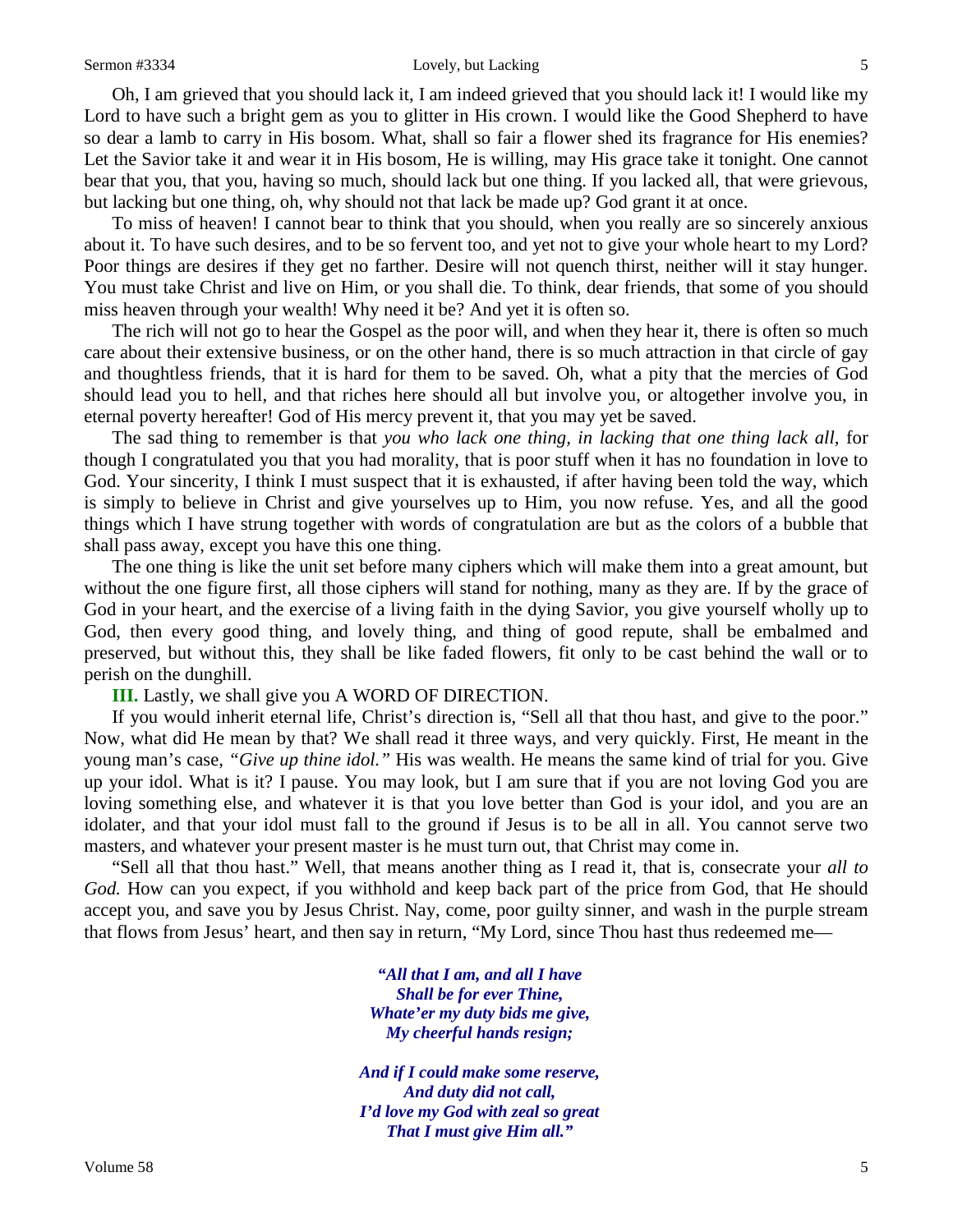The third reading of this passage will be—*give up your hindrances.* This young man's hindrance was his possessions, and it was better that he should relinquish his possessions, and be saved, than be hindered by his wealth. What, my dear friend, is your hindrance? Give it up, give it up, give it up! Oh, I know some of you that are hindered by bad company. You are often impressed, but it is all blown away by those merry men whose merriment is tinged with lasciviousness. Give them up. Will you give them up, or give up Christ? Which shall it be?

You remember in John Bunyan's Life he says that one Sunday, when he was playing on the village green at a game of cat, he was just about to strike the cat when a voice came to him from heaven, and said, "Wilt thou have thy sins and go to hell, or leave thy sins and go to heaven?" And he stood there in the midst of his companions and paused, and they could not think what ailed the tinker while he was disputing in his mind which it should be, Christ and heaven, or his sins and hell.

Now, whatever your hindrance is—if it be money, if it be anything—whatever it is, give it up. If it be your right hand, you had better cut it off, and cast it from you, than having it enter into hell. If it be your right eye, 'twere better for you to pluck it out, than having two eyes to be cast into hell fire. That is the cry of the text tonight—down with your idols, give up your all, cast away your hindrances, and come to Christ and trust Him. That is the first word of instruction.

But the second instructive word is—*"Take up thy cross."* That means, *profess Christ.* You have a notion, perhaps, some of you, that you will sneak into heaven as secret Christians. Take care that if you try that you do not find yourselves at another gate than the gate of pearl. Christ came not to save those cowardly souls who will not own Him. His own words are, "He that denieth me before men, him will I deny before my Father who is in heaven."

Ashamed of Jesus! Ah, then, remember those words, "The fearful and unbelieving"—the fearful that is those who are afraid to own Christ as their Master—"shall have their portion in the lake that burneth with fire and brimstone, which is the second death." I pray you then, if you are Christ's, confess Him, own Him. Confess that you are His, take up your cross*, take up the cross*—that is, *endure His reproach.* You would not like to be called a canting Methodist, or Presbyterian, or some other ugly name.

Ah, but my dear friend, if you would have Christ's crown, you must have Christ's cross, and he that is not willing to be sneered at with Christ, cannot reign with Christ. And what if they do sneer at you? If that be your cross, take it up. What higher honor can a man want on this side of heaven than to be called a fool for Christ? I wot the day shall come when angels shall envy the men that were permitted to have the privilege of suffering for Christ. You know the old story of Henry the Fifth, when, in view of a battle, it was said he wanted more men, but he replied that he did not wish for more men, for—

#### *"The fewer men the greater share of honour;"*

and he pictured the day when

*"Gentlemen in England, now a-bed Shall think themselves accurs'd they were not here."*

Truly, if you could escape rebuke and persecution, you might well be grieved to think that you went to heaven by so mean a way. Be willing then, like a brave spirit, to take up the cross and carry it, counting the reproach of Christ greater riches than all the treasures of Egypt. Take up your cross—that is, *trust in the cross*—grasp it as your only hope, let the atonement which Jesus made by His death, be the delight of your soul, and ever from this day boast therein.

The last word of direction was*—"Follow me*." Christ said, "Follow me." He meant, did He not, confide in Me? as a confiding sheep follows its shepherd, so follow Me. He meant *"Obey me,* as the servant follows where the Master leads, so track My footsteps, and let My example be your rule." So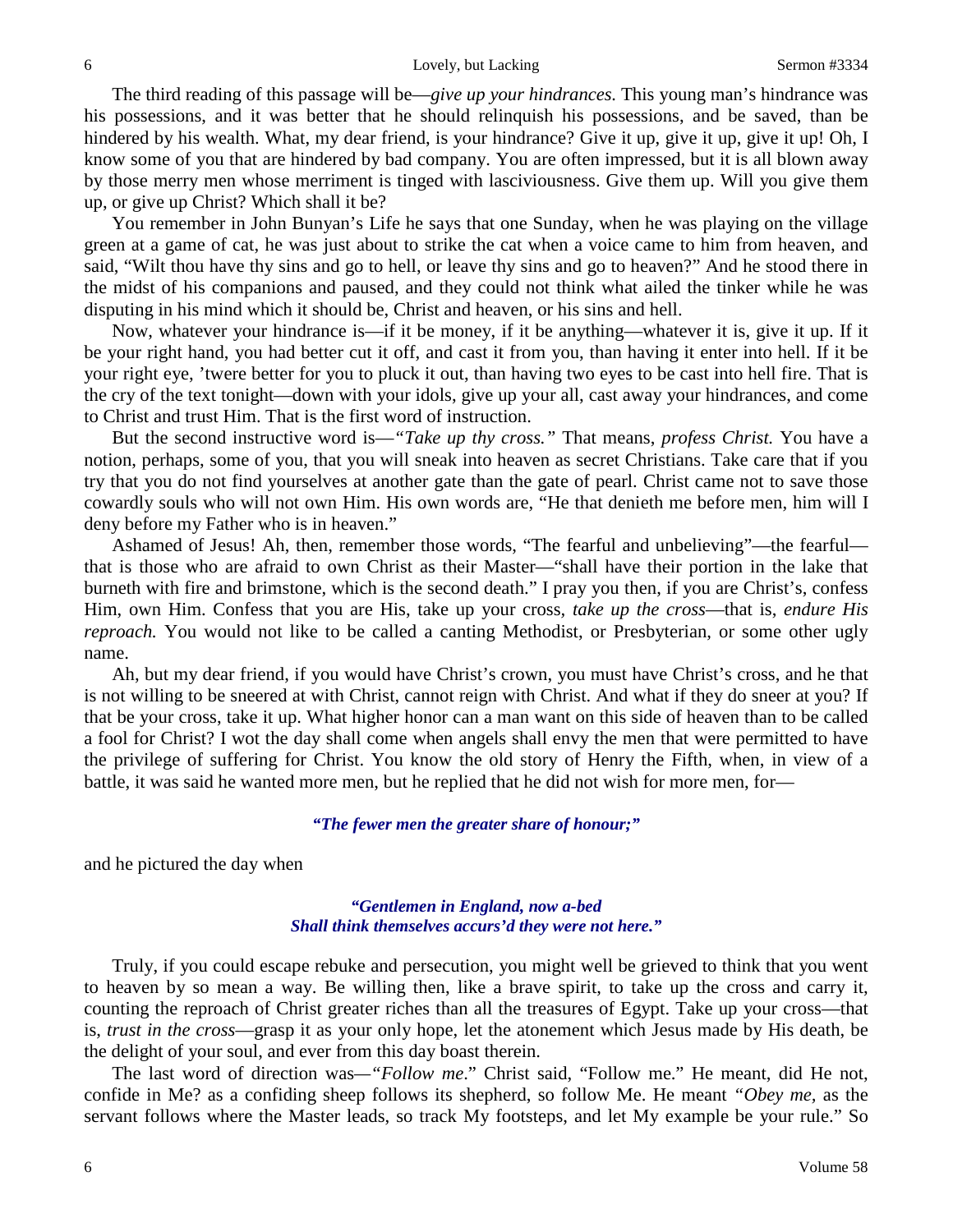Jesus says to you also, "Persevere in following Me, never cease so doing, follow Me right up to My throne, and there rest with Me."

Listen then, each of you here present, who have only one thing that you lack. Will you now—may His Holy Spirit make you—give up the world and all it offers you, give up sin and all its fascinations, and close in with God in Christ, and give your whole heart to Him? Multitudes, multitudes in the valley of decision. There is a valley of decision to us all, when we are either left to our own wills to decide for evil, or the grace of God makes us decide for Christ.

The cry is heard in this house tonight, "Divide, divide." Those who shall say "aye" within their hearts take their place with Christ, but those who are of the no's—those who give the negative to the command of Christ—let them at least know what they are doing, and if they will go the downward road, let it be with their eyes open that they may know where they go.

But oh, say not "No!" Oh, Spirit of God, let them not say "No!" Yield thee, man, yield thee now to the gentle impulse which now bids you say, "I will take His yoke upon me, for it is easy, I will follow Him." Yield to His love who round you now the bands of a man would cast—the cords of His love who was given for you, to His altar binding you fast. Pray this prayer, "Lord, bind the sacrifice with cords, even with cords to the horns of the altar, let me be Thine now, and Thine hereafter when Thou comest in Thy glory!"

There is a question that has often been asked, with feelings of curiosity, which I cannot answer. It is this—did the young man inherit eternal life after all? I think he did, I think he did because Jesus loved him. I like his character throughout, as the Savior evidently did, and He did not love because of outward appearances, He looked at the heart.

I am not altogether displeased at his going away. It was a deal better than stopping, if he did not follow honestly the Good Master, who had eternal life at His disposal. I even look hopefully at his pausing awhile before complying, if such was the issue, for the man that flings all away in a moment, may want it back again tomorrow. It was a great deal he had to part from, and he went away, but he did not go away careless.

I know I would be glad if my hearers went away sorrowing when they are not converted, I should think it was a hopeful sign. He went away sorrowing, and though the Savior drew from that the moral that it was hard for a rich man to be saved, yet He said it was possible with God, and why, then, was it not possible with that young man? I do not know. There are some things to be said on either side, but where Scripture is silent, we must not decide.

But there is another question that I think is vastly more important, and to me more interesting, and to each one of you a deal more so, and that is—will that young man, that I have been talking to tonight, be saved? And the young woman that I tried to describe just now—will she ultimately inherit eternal life? Oh, may God grant that the answer may be in each case, "Yea, Lord, Thou knowest all things; Thou knowest that I trust Thee, that I love Thee, and whatever Thou callest me to give up, or to be, or to do, for Thy name's sake, even all things, I will do it." Then the Lord bless you, for you are saved, and you shall be His in the day of His appearing.

God give His blessing for Jesu's sake.

#### **EXPOSITION BY C. H. SPURGEON**

#### *MARK 9:2-21*

**Verses 2-7.** *And after six days Jesus taketh with him Peter, and James, and John, and leadeth them up into an high mountain apart by themselves: and he was transfigured before them. And his raiment became shining, exceeding white as snow; so as no fuller on earth can white them. And there appeared unto them Elias with Moses: and they were talking with Jesus. And Peter answered and said to Jesus, Master, it is good for us to be here: and let us make three tabernacles; one for thee, and one for Moses,*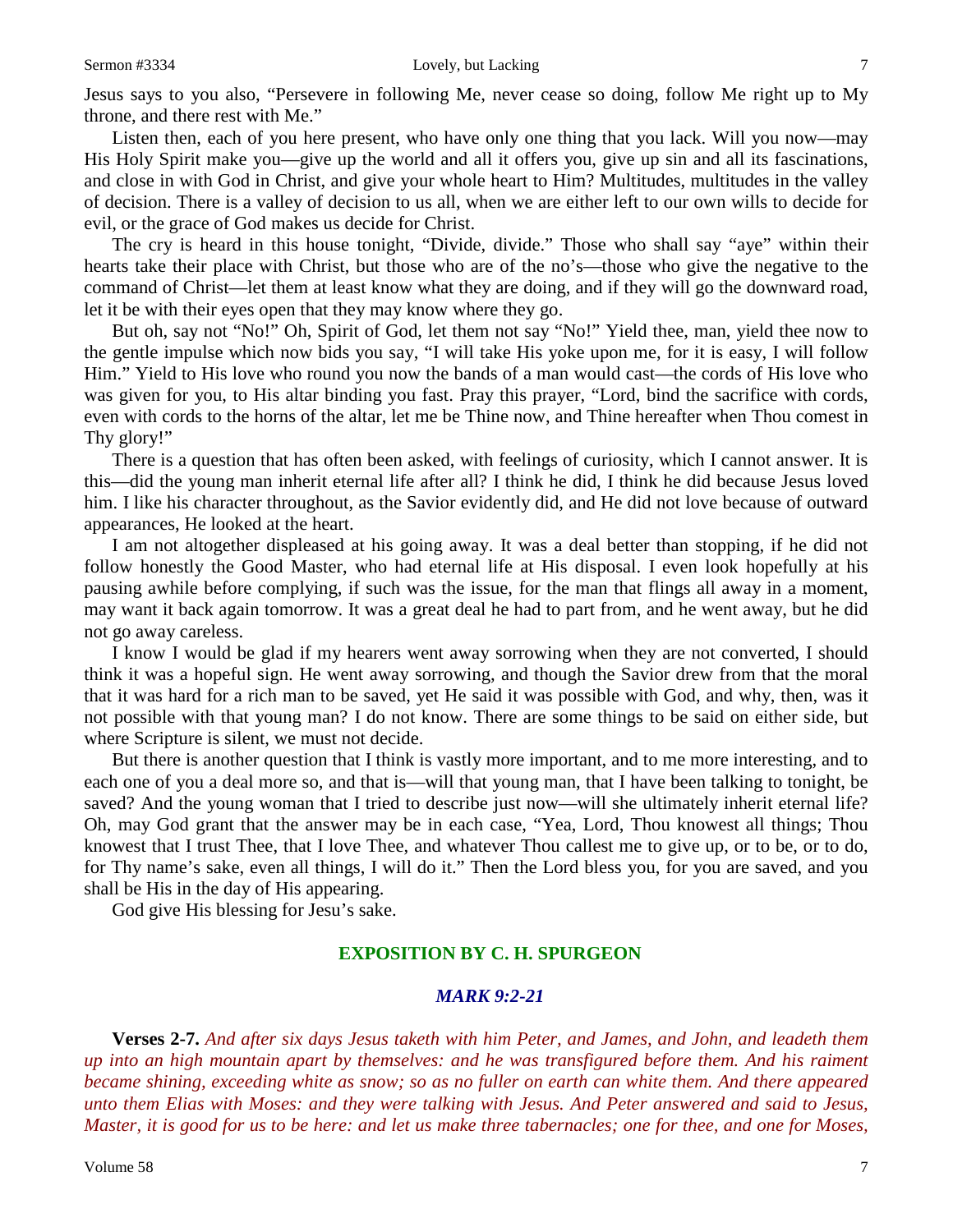*and one for Elias. For he wist not what to say; for they were sore afraid. And there was a cloud that overshadowed them: and a voice came out of the cloud, saying, This is my beloved Son: hear him.* 

You and I have sometimes wished that we could see Christ in His earthly glory. We need not however wish it, for if such a sight were permitted to us, in all probability we should be more full of fear than of joy. These three men, the elect out of the elect, the very choicest of the apostles, yet had little delight in what they saw at the time, for the glory was too bright for their overwhelmed natures.

#### *"At the too transporting sight, Darkness rushes o'er my sight."*

We had better wait awhile until these eyes shall have been cleansed, and our whole fabric shall be fit for such a weight of glory as the sight of our exalted Lord will be.

**8.** *And suddenly, when they had looked round about, they saw no man any more, save Jesus only with themselves.*

Unhappy, indeed, would they have been if they had looked about and seen none but Moses, for poor comfort could Moses bring. Or if, looking around, they had seen none but Elias, for the stern prophet of fire would have been but a poor consolation to them in their life struggles. But Moses may go, and Elijah may go. Lawgiver and prophet may vanish. As long as Jesus Christ remains it is enough. Jesus only is enough for all our wants—for all our desires.

**9-10.** *And as they came down from the mountain, he charged them that they should tell no man what things they had seen, till the Son of man were risen from the dead. And they kept that saying with themselves, questioning one with another what the rising from the dead should mean.*

For they did not understand the Master's words—not even these apostles, for the Spirit of God was not yet fully given. Happy indeed is he upon whom the spirit of God rests, and in whom He dwells, for as John says, "Ye have an anointing from the Holy One, and know all things," and these men without that measure of anointing did not know at that time, even such a simple word as this—that the Son of man should rise again from the dead.

Brethren, we must be taught of the Holy Spirit, or we shall never know anything profoundly. We might go to school to Christ Himself—now, mark this word—we might go to school to Christ Himself, and yet learn nothing until the Holy Ghost should come upon us to write the truth upon our heart which Christ has spoken to the ear. Oh, if you lack wisdom, ask of God, and He will give you of His Spirit.

**11-13.** *And they asked him, saying, Why say the scribes that Elias must first come? And he answered and told them, Elias verily cometh first, and restoreth all things; and how it is written of the Son of man, that he must suffer many things, and be set at nought. But I say unto you, That Elias is indeed come,—*

## John the Baptist was he.

**13.** *And they have done unto him whatsoever they listed, as it is written of him.*

It is rather singular that the disciples should begin to ask about the scribes, for this was, as it were, a sort of warning note for a battle into which they were about to plunge. They talked about the scribes, but the scribes were down below in conflict with the rest of the apostolic brotherhood, and now, while they are talking about them, they find themselves immediately in their presence.

**14-15.** *And when he came to his disciples, he saw a great multitude about them, and the scribes questioning with them. And straightway all the people, when they beheld him, were greatly amazed, and running to him saluted him.*

The probability is that the face of Jesus Christ was shining like the face of Moses when he came down from the mount, and the people were amazed, though not with that same amazement which seized upon Israel when they saw the face of Moses, for Moses had to cover his face with a veil. But they ran to Him and saluted Him. The glory of Christ attracts, whereas the glory of Moses repels. The glory of the law is terrible, but the glory of the Gospel is cheering and attractive.

**16.** *And he asked the scribes, What question ye with them?*